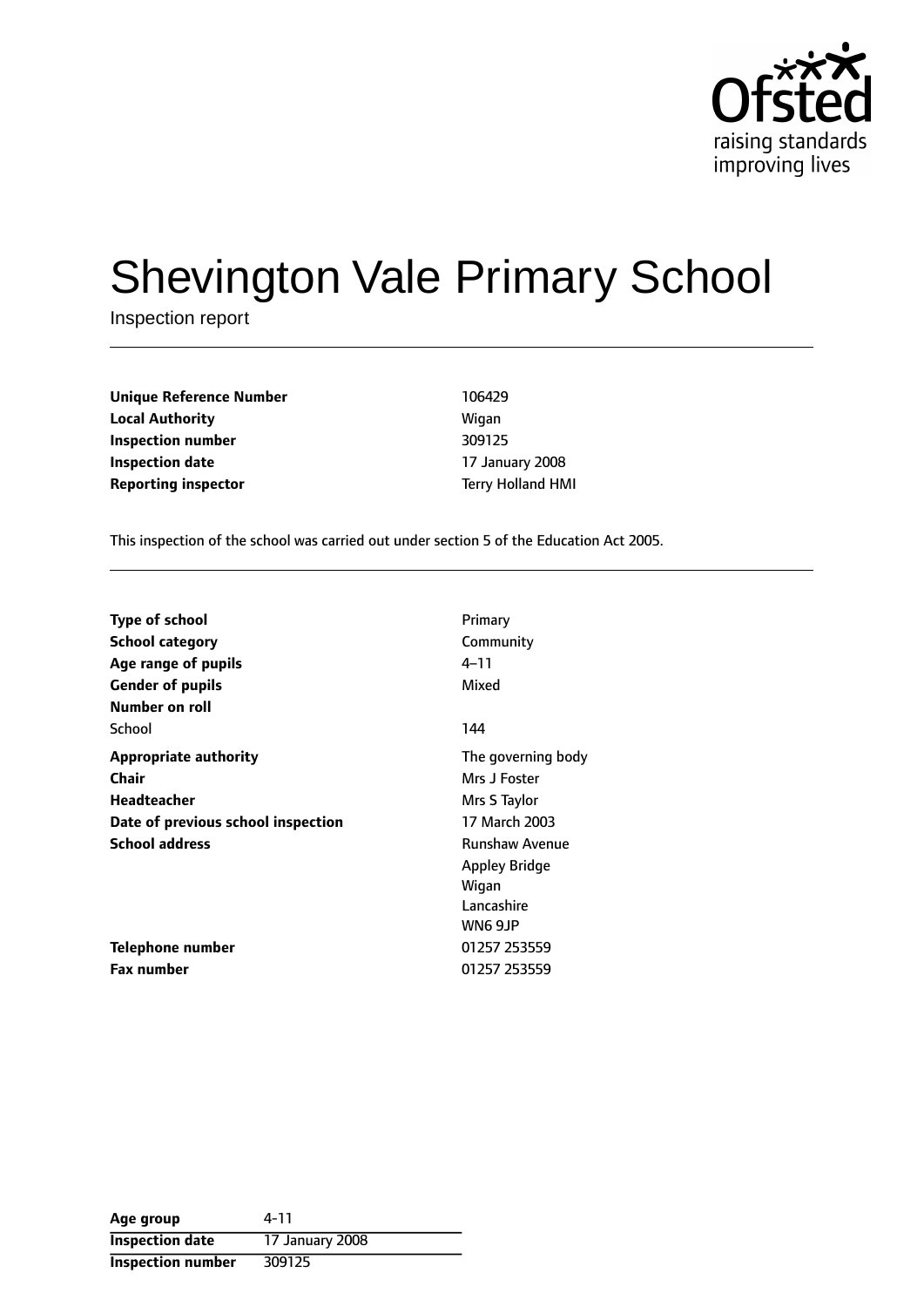.

© Crown copyright 2008

#### Website: www.ofsted.gov.uk

This document may be reproduced in whole or in part for non-commercial educational purposes, provided that the information quoted is reproduced without adaptation and the source and date of publication are stated.

Further copies of this report are obtainable from the school. Under the Education Act 2005, the school must provide a copy of this report free of charge to certain categories of people. A charge not exceeding the full cost of reproduction may be made for any other copies supplied.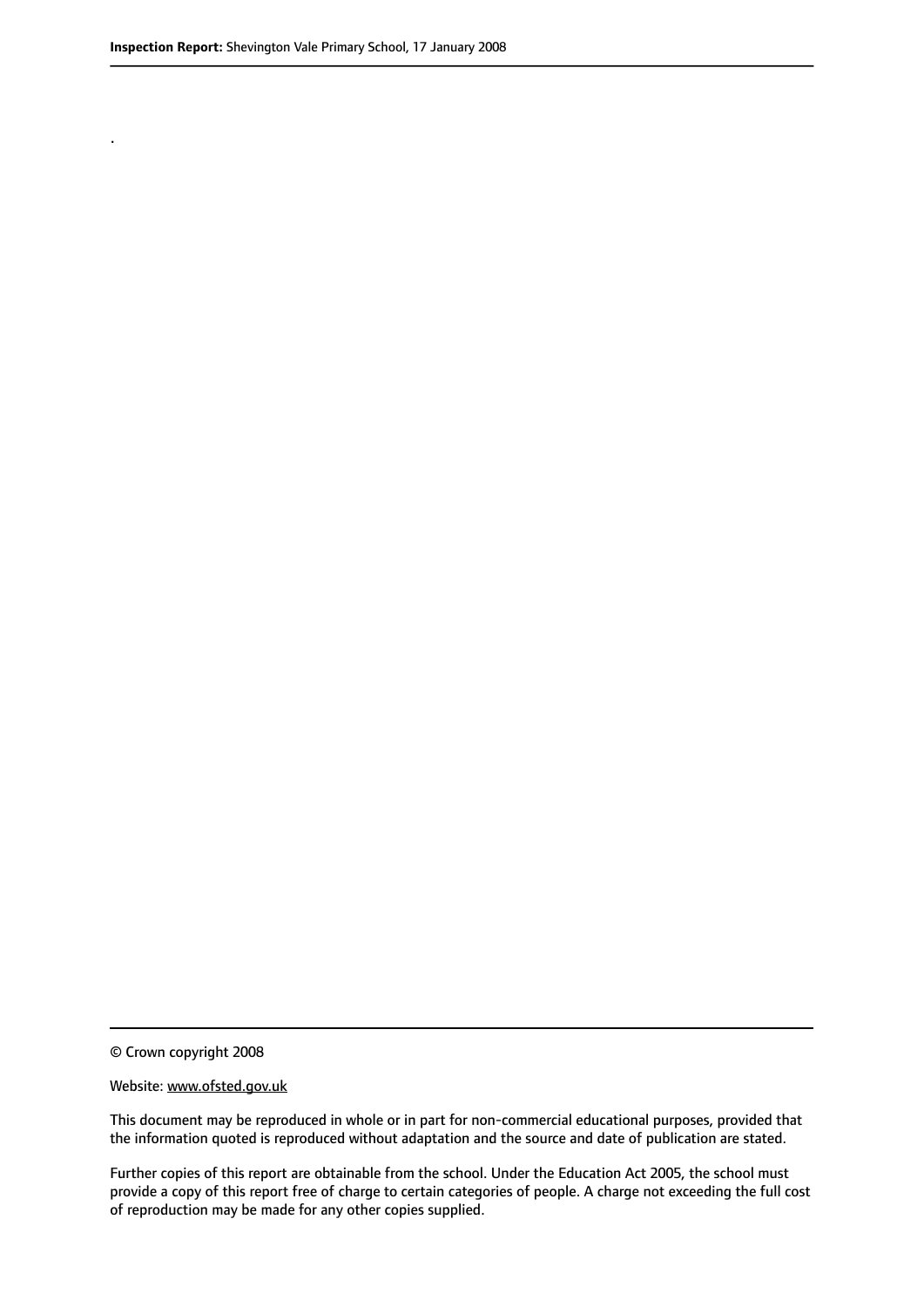## **Introduction**

The inspection was carried out by one of Her Majesty's Inspectors for one day. The inspector investigated the following issues: the achievement of pupils and the progress they make, particularly in Key Stage 2; the impact of leadership and management, particularly on the school's awareness of the performance of pupils and the school as a whole; and pupils' personal development, well-being and their care, guidance and support. Evidence was gathered from: the school's self-evaluation form (SEF); national published assessment data and the school's own assessment records, policies and minutes; observation of the school at work; and interviews with members of staff, pupils, governors and a representative of the local authority. Almost three-quarters of the parents with pupils at the school provided their viewsthrough the parents' questionnaire. Other aspects of the school's work were not investigated in detail. However, the inspector found no evidence to suggest that the school's own assessments, as given in its SEF, were not justified, and these have been included where appropriate in this report.

#### **Description of the school**

This smaller than average primary school primarily serves a residential housing estate in the 'village' of Appley Bridge on the north-western edge of Wigan Metropolitan Borough. The proportion of pupils entitled to receive free school meals is below the national average. Pupils are predominantly White British with a very small number of pupils of minority ethnic heritage. No pupils speak English as an additional language. The proportions of pupils with learning difficulties and/or disabilities, and those with a statement of special educational need, are currently both in line with the average nationally, but can fluctuate year-on-year. Pupils enter the school with skills and knowledge that are broadly in line with those typical for children their age.

The school has achieved Healthy School status and the ActiveMark Award. It has been awarded the Wigan Quality Standard Mark for Early Years provision. A privately provided pre-school group is located on the school premises and a thriving before and after school club operates on a daily basis. Long-term illnesses and absences have significantly affected the staffing and management of the school over the last 18 months: the deputy headteacher is currently the acting headteacher of the school.

#### **Key for inspection grades**

| Grade 1 | Outstanding |
|---------|-------------|
| Grade 2 | Good        |

- Grade 3 Satisfactory
- Grade 4 Inadequate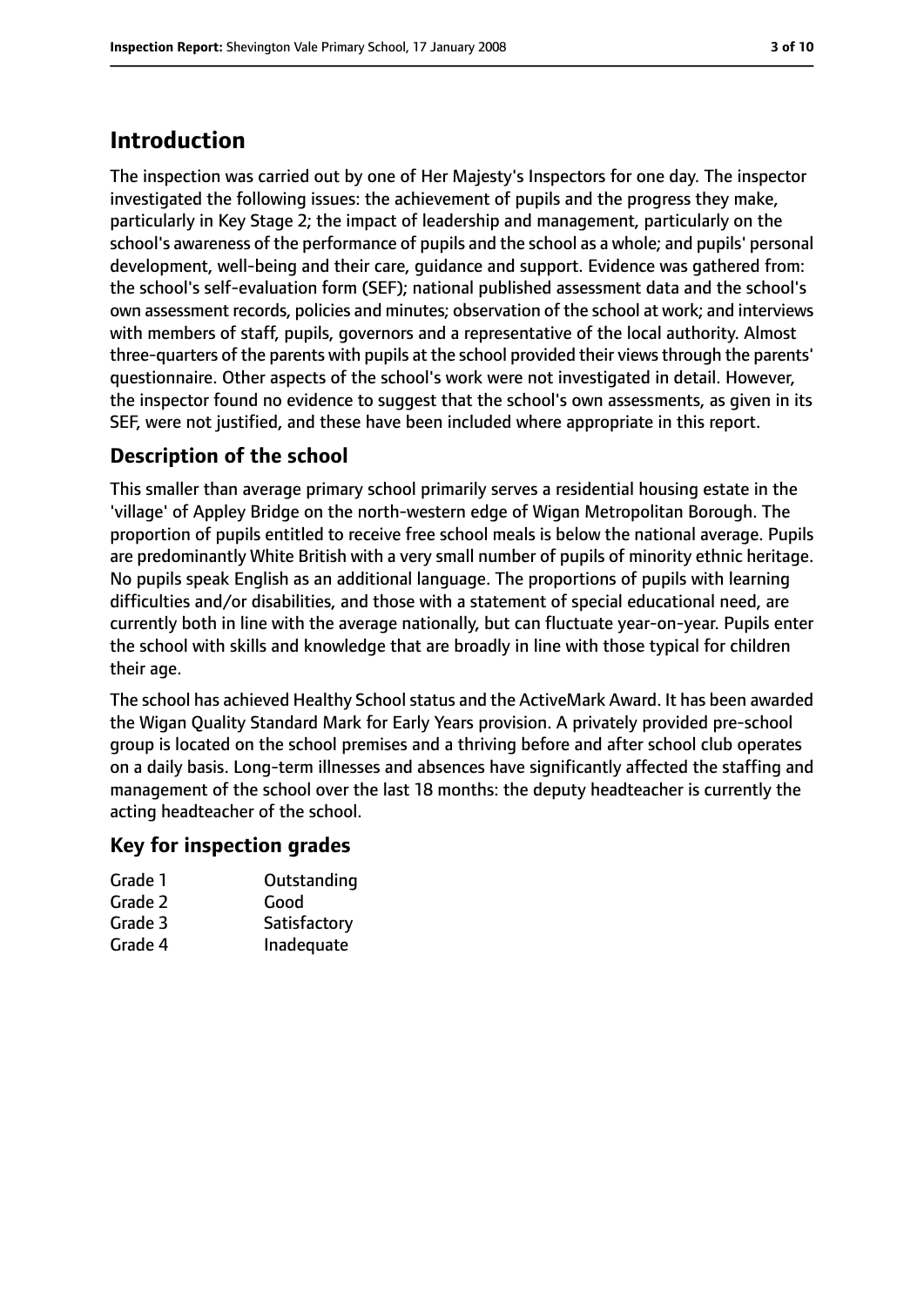## **Overall effectiveness of the school**

#### **Grade: 3**

Shevington Vale provides a satisfactory quality of education for its pupils. The school has a number of good features, particularly in its care of the pupils and in supporting their personal development and well-being. The school has done well to maintain these strengths, and generally high standards, despite the impact of unavoidable disruptions to staffing and some discontinuity in management in the last two years. The great majority of parents recognise the difficulties that the school has been going through and strongly support the efforts that it has made to sustain their children's education and development.

The pupils attain good standards by the end of both Key Stage 1 and Key Stage 2. In Key Stage 1, standards have been significantly above average for the last four years. Standards in reading and mathematics have been well above average and, despite a slight dip in 2007, remain so. Standards in writing have been at or above average and have been a focus for improvement for the school in the last year and a half. At Key Stage 2, the standards attained by pupils in English, mathematics and science have been well above the national average. They were still just above average in 2007, but showed a comparative decline. English results remained above average and showed a slight improvement because of the school's focus on improving writing, particularly amongst boys. Standards in mathematics remained above average but were lower than in previous years and performance in science dipped to just below average.

Given these standards, it may seem surprising that the school judges the achievement of pupils, as measured by the progress they make during their time in the school, as only satisfactory. However, its assessment is accurate. Pupils get off to a good start and make good, and in many cases very good, progress in Reception and in Key Stage 1. In recent years the achievement of pupils in Year 6 in all the core subjects has been significantly above what would normally expected for their age, but in 2007 it dropped to being in line. In English pupils continued to make expected progress. However, in mathematics their progress dropped to being just above what is expected and it was significantly below in science. The school did not achieve its Key Stage 2 targets for mathematics and science in 2007 and the proportion of pupils achieving higher levels in the national tests was below what it should be, given their earlier performance. The school's assessments also show that the majority of pupils in Key Stage 2 are currently making satisfactory progress. The achievement of pupils with learning difficulties and/or disabilities is, however, generally good, they continue to achieve above national expectations at both Key Stages 1 and 2. The school has now thoroughly analysed the evidence of achievement in 2007 and has already taken action to improve performance in science.

The school, and a number of parents, recognise the impact that the series of temporary changes in teaching staff has had on the progress that key groups of pupils have been able to make. Nonetheless, the school believes that the quality of teaching that pupils receive is good. The previous achievement of the pupils over a number of years would indicate that this has been the case, especially in the Reception class and Key Stage 1. The evidence from this inspection also confirms that the teaching by permanent members of staff, teaching their own classes, is good. It is marked by the positive working relationships that exist between teachers and pupils and high expectations of what will be achieved. Recent initiatives to enhance the stimulus for learning through use of interactive whiteboards and to reinforce the application of key skills across subjects and areas of learning are having a positive effect. Nevertheless, given the evidence of achievement, and the impact that temporary teaching has had on the learning of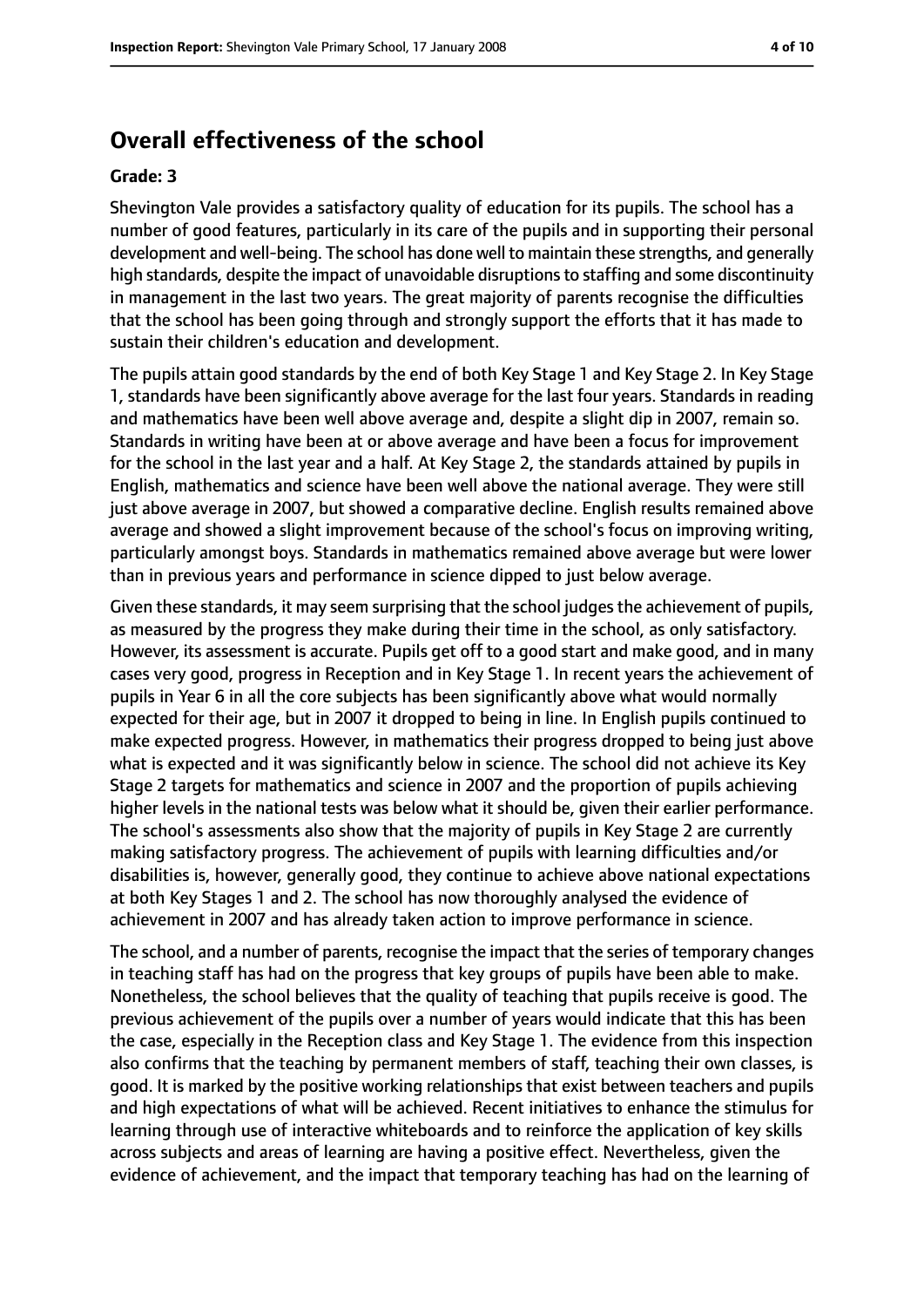pupils in a number of classes, the quality of teaching overall and its impact on learning is satisfactory.

Pupils' personal development and well-being is good. It is well supported by the good curriculum and range of extra-curricular opportunities that the school provides. As a result, pupils' social, moral, cultural and spiritual development is well balanced and their creative development is enhanced. The vast majority of pupils demonstrate positive attitudes to school and act very responsibly. School councillors, speaking on behalf of all pupils, were very clear that they enjoy school and nine out of ten of parents who responded to the inspection questionnaire agreed. This is reflected in pupils' attendance, which is consistently above average. Pupils have a good understanding of what it means to be healthy. They spoke enthusiastically about what they and staff have achieved together to promote healthier eating and healthy lifestyles through physical education and sporting opportunities.

Pupils generally feel safe and well cared for in school and, again, the great majority of parents agree. Overall, behaviour is good. However, a small minority of pupils and parents did express the wish that, when bullying does occur, all staff dealt with it more robustly. The pupils take good advantage of the opportunities they have to make a positive contribution to the school and the wider community, including helping each other and charitable organisations. The school supports the children's preparation for their future lives well. Pupils leave with sound and often good standards in literacy and numeracy as well as important basic skills, such as computer skills. The school's enhancement of the curriculum to widen opportunities for pupils to experience the world of work, and to meet and work with adults from the worlds of sport and the arts also plays a significant role.

The care, guidance and support that the school provides for its pupils are satisfactory. The care and support it gives pupils are good. Permanent staff know the children well and they work closely together to ensure they maintain a good overview of all the children's pastoral needs. All the required procedures for safeguarding pupils are in place. The enhanced role of the special educational needs coordinator has also ensured that good links have been maintained with all the necessary support services and external agencies in order to meet the needs of pupils, including those with particular educational or social needs. However, whilst the levels of achievement in the past show that experienced staff have had a sound grasp of the academic needs of pupils, the changes and disruptions to staffing in recent years has had an effect on the academic guidance that pupils have received. The school has not been able to develop the robust systems for monitoring the performance of pupils, setting them individual targets for achievement and evaluating their progress towards those targets as intended. Whilst this is now being addressed, it has meant that the guidance to pupils on what they should be achieving and on their expected progress has not been sufficiently rigorous, as reflected in recent results and overall performance.

The school recognises that it is leadership and management that has been most affected by the staffing disruptions in the last two years. The interim arrangements that have had to be put in place have significantly affected continuity in senior management. In that same period, problems were compounded by major changes in the make-up and leadership of the governing body. As a result, some key developments recommended by the last inspection, notably in strengthening monitoring and evaluation of performance, and the ability of middle managers and subject coordinators to take greater responsibility for this role, have not been able to be taken forward fully.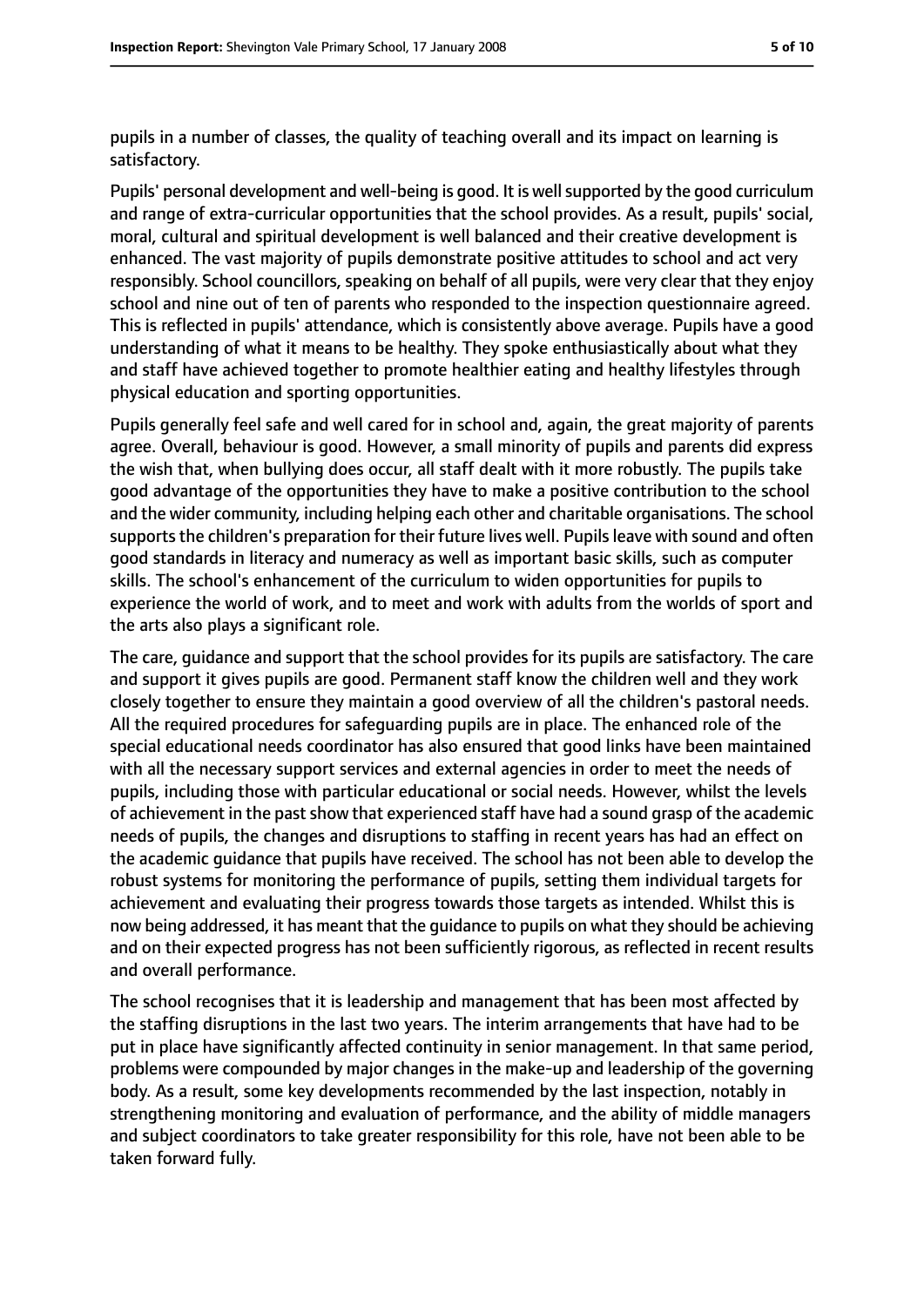The situation has improved recently. The deputy headteacher, appointed in April 2007 and recently confirmed as the acting headteacher, has been able to provide continuity of management and is providing very good leadership. This is building on the good team working by experienced staff. The school is now putting in place more robust systems for monitoring performance and setting appropriate targets for individual pupils and the school as a whole. A programme of supporting coordinators in monitoring the delivery of their subject areas across the school is in place. The introduction of the key skills programme is also providing a basis for the systematic assessment and tracking of pupils' progress in other subjects of the curriculum. The governing body is also now under firm and experienced leadership. It is reconstituting its committee structure and is now able to properly support and challenge the school. This is particularly evident in the school's own evaluation of its performance, produced in conjunction with the governing body. This reflects very rigorous and perceptive assessment of the relative strengths and weaknesses of the school and demonstrates a firm grasp of what needs to be done. These developments, together with the continuity of leadership, greater stability in staffing, the impending return of other experienced teachers and the additional support being provided by the local authority, mean that the school now has good capacity to improve further. The school provides satisfactory value for money.

#### **Effectiveness of the Foundation Stage**

#### **Grade: 2**

The quality of provision for the Foundation Stage is good. It is well led and managed and its work forms the bedrock for the rest of the school. Good teaching and learning and a strong focus on structured play and practical first hand experience enables the children to make good progress and reach standards that are above average in all areas of learning. A reduction in the number of children on roll this academic year has meant that the children in Reception are being taught with some younger Year 1 pupils, but very comprehensive planning, assessment and tracking are ensuring that they are still making good progress.

#### **What the school should do to improve further**

- Ensure that the initiatives to improve the monitoring and evaluation of performance are sustained and are fully embedded, so that challenging but realistic targets continue to be set for pupils and the school as a whole; pupils' progress towards those targets is checked regularly; and any underachievement by pupils of all abilities, including the most able, is quickly identified.
- Consolidate recent developments in supporting coordinators to monitor the delivery of their subjects across the school; and explore good practice in similar schools to ensure this can be sustained.
- Ensure procedures for monitoring the quality of teaching are robust, rigorous and regularly implemented.
- Work with the school council to ensure that the school's code of conduct reflects procedures that pupils agree deal fairly but firmly with any unacceptable behaviour.

A small proportion of the schools whose overall effectiveness is judged satisfactory but which have areas of underperformance will receive a monitoring visit by an Ofsted inspector before their next section 5 inspection.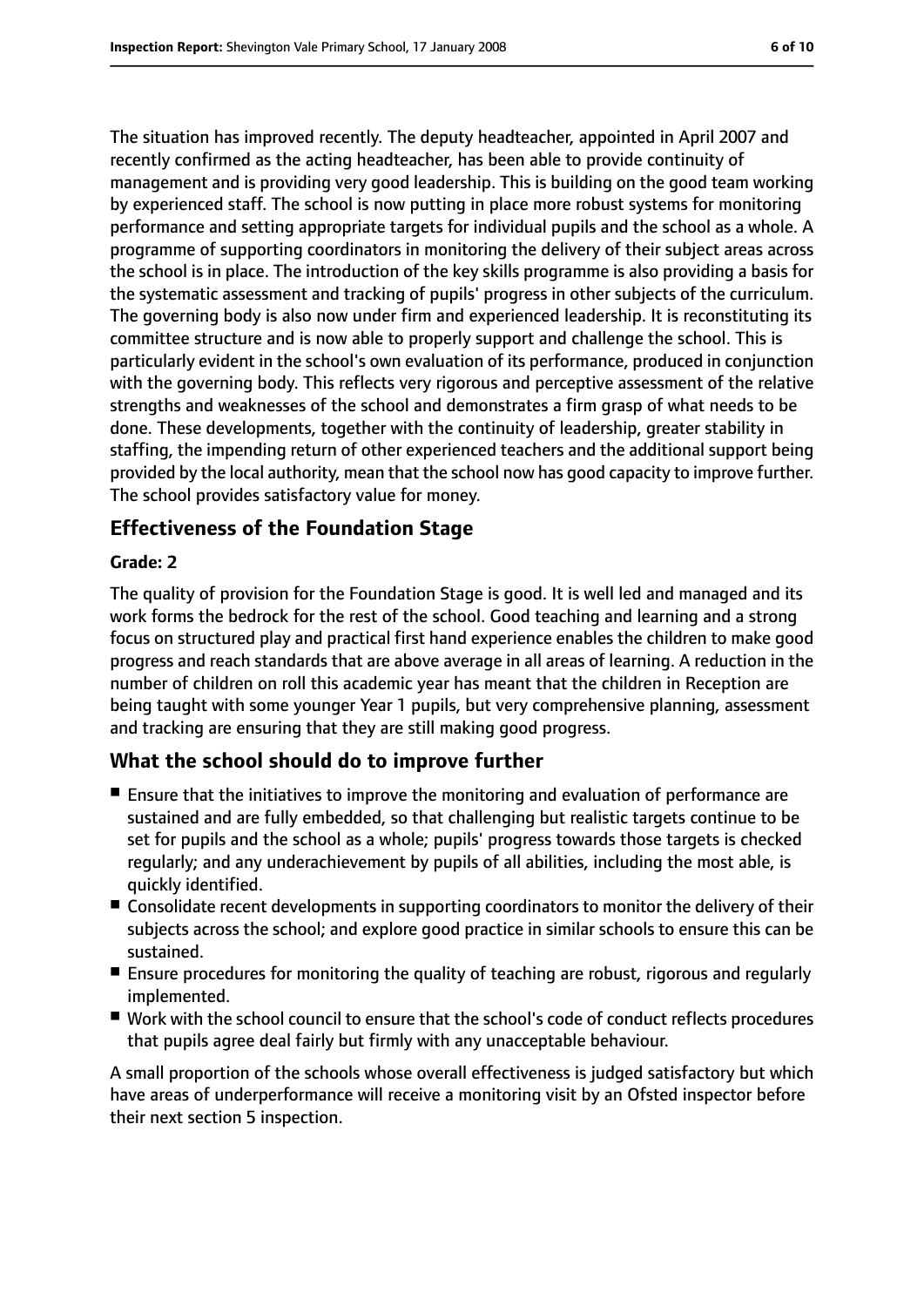**Any complaints about the inspection or the report should be made following the procedures set out in the guidance 'Complaints about school inspection', which is available from Ofsted's website: www.ofsted.gov.uk.**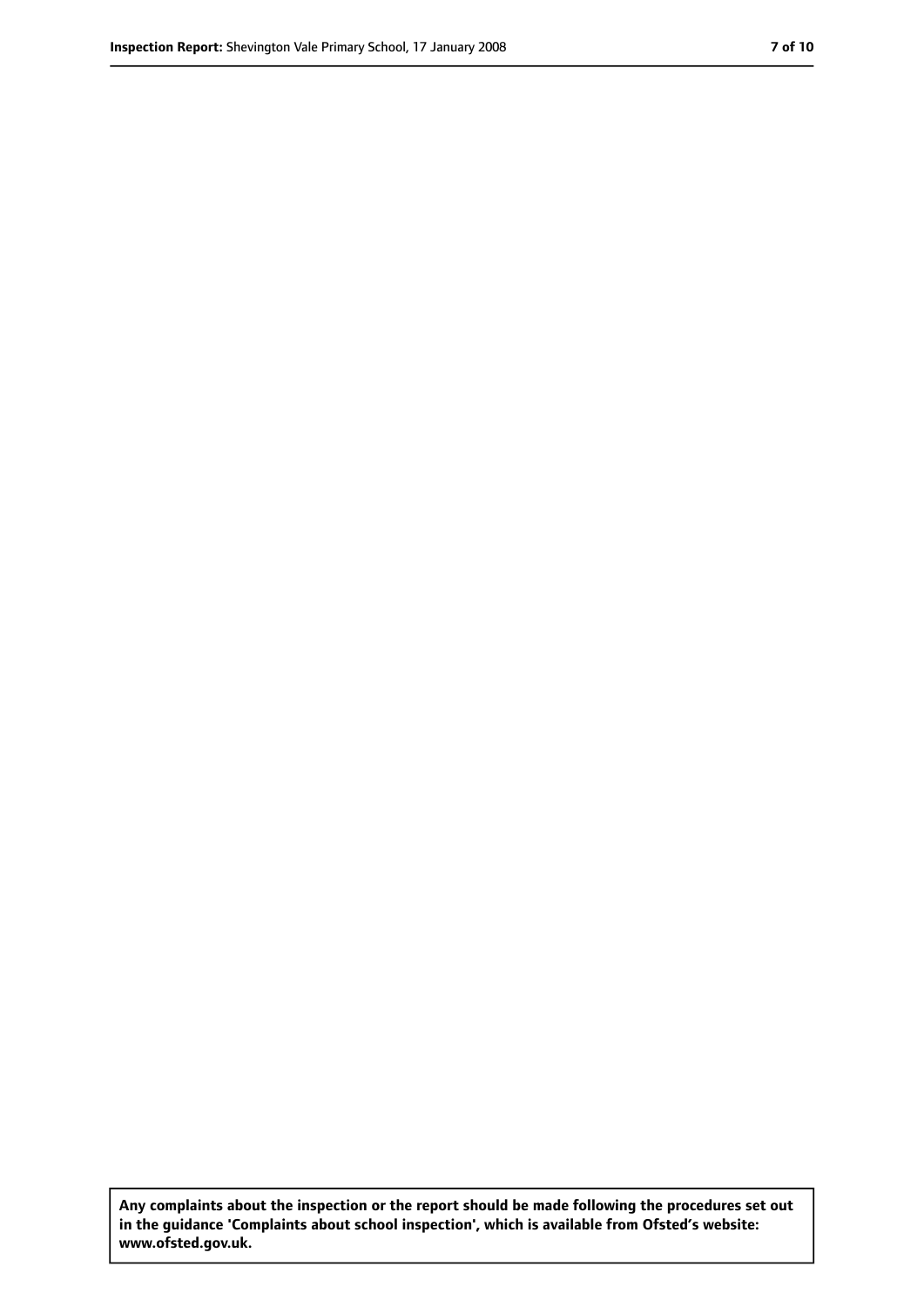# **Inspection judgements**

| $^{\backprime}$ Key to judgements: grade 1 is outstanding, grade 2 good, grade 3 satisfactory, and | <b>School</b>  |
|----------------------------------------------------------------------------------------------------|----------------|
| arade 4 inadeguate                                                                                 | <b>Overall</b> |

## **Overall effectiveness**

| How effective, efficient and inclusive is the provision of education, integrated<br>care and any extended services in meeting the needs of learners? |     |
|------------------------------------------------------------------------------------------------------------------------------------------------------|-----|
| Effective steps have been taken to promote improvement since the last<br>inspection                                                                  | Yes |
| How well does the school work in partnership with others to promote learners'<br>well-being?                                                         |     |
| The effectiveness of the Foundation Stage                                                                                                            |     |
| The capacity to make any necessary improvements                                                                                                      |     |

#### **Achievement and standards**

| How well do learners achieve?                                                                               |  |
|-------------------------------------------------------------------------------------------------------------|--|
| The standards <sup>1</sup> reached by learners                                                              |  |
| How well learners make progress, taking account of any significant variations between<br>groups of learners |  |
| How well learners with learning difficulties and disabilities make progress                                 |  |

#### **Personal development and well-being**

| How good is the overall personal development and well-being of the<br>learners?                                  |  |
|------------------------------------------------------------------------------------------------------------------|--|
| The extent of learners' spiritual, moral, social and cultural development                                        |  |
| The extent to which learners adopt healthy lifestyles                                                            |  |
| The extent to which learners adopt safe practices                                                                |  |
| How well learners enjoy their education                                                                          |  |
| The attendance of learners                                                                                       |  |
| The behaviour of learners                                                                                        |  |
| The extent to which learners make a positive contribution to the community                                       |  |
| How well learners develop workplace and other skills that will contribute to<br>their future economic well-being |  |

#### **The quality of provision**

| How effective are teaching and learning in meeting the full range of the<br>learners' needs?          |  |
|-------------------------------------------------------------------------------------------------------|--|
| How well do the curriculum and other activities meet the range of needs<br>and interests of learners? |  |
| How well are learners cared for, quided and supported?                                                |  |

 $^1$  Grade 1 - Exceptionally and consistently high; Grade 2 - Generally above average with none significantly below average; Grade 3 - Broadly average to below average; Grade 4 - Exceptionally low.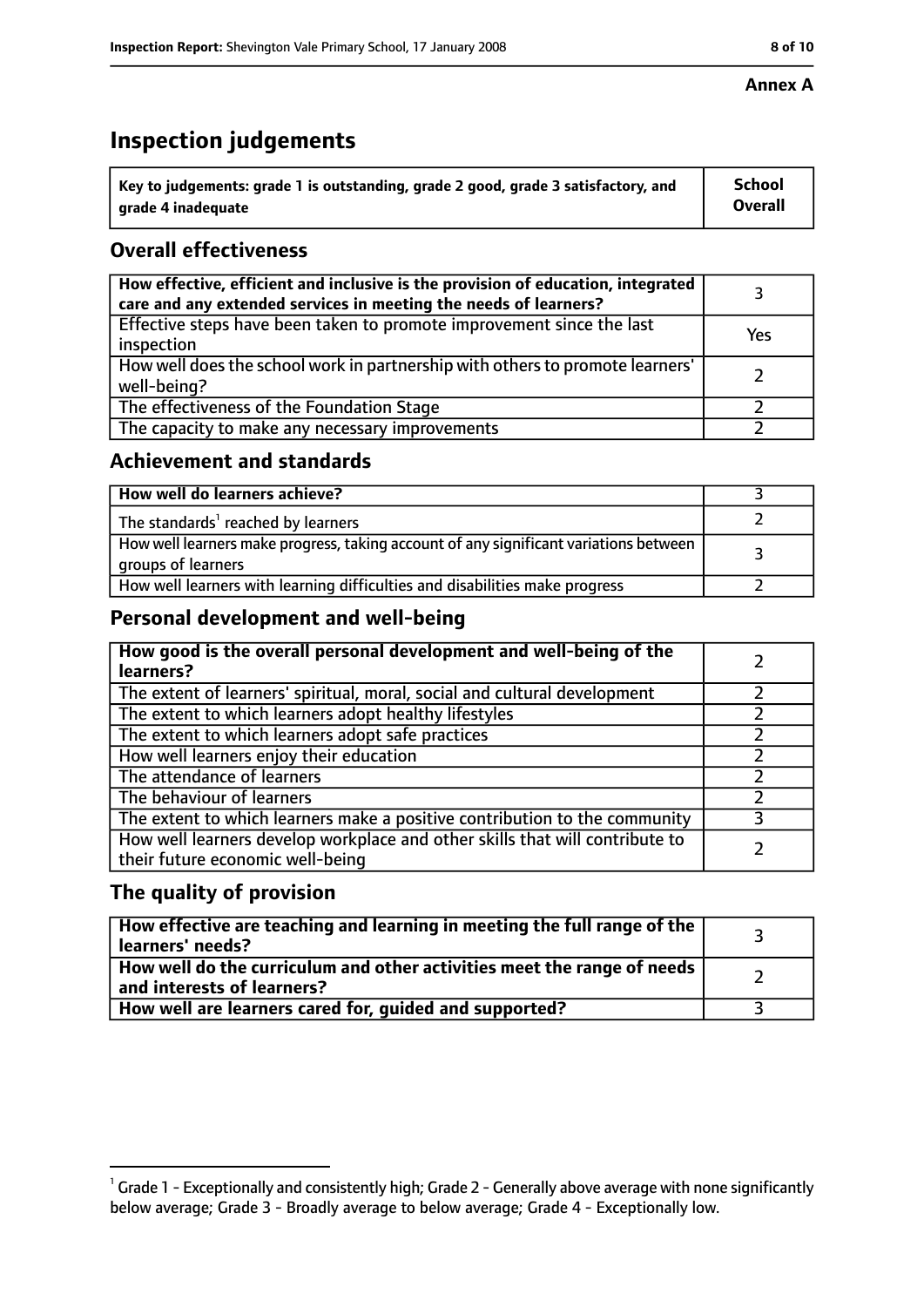# **Leadership and management**

| How effective are leadership and management in raising achievement<br>and supporting all learners?                                              |     |
|-------------------------------------------------------------------------------------------------------------------------------------------------|-----|
| How effectively leaders and managers at all levels set clear direction leading<br>to improvement and promote high quality of care and education |     |
| How effectively leaders and managers use challenging targets to raise standards                                                                 | 3   |
| The effectiveness of the school's self-evaluation                                                                                               |     |
| How well equality of opportunity is promoted and discrimination tackled so<br>that all learners achieve as well as they can                     |     |
| How effectively and efficiently resources, including staff, are deployed to<br>achieve value for money                                          | 3   |
| The extent to which governors and other supervisory boards discharge their<br>responsibilities                                                  | 3   |
| Do procedures for safeguarding learners meet current government<br>requirements?                                                                | Yes |
| Does this school require special measures?                                                                                                      | No  |
| Does this school require a notice to improve?                                                                                                   | No  |